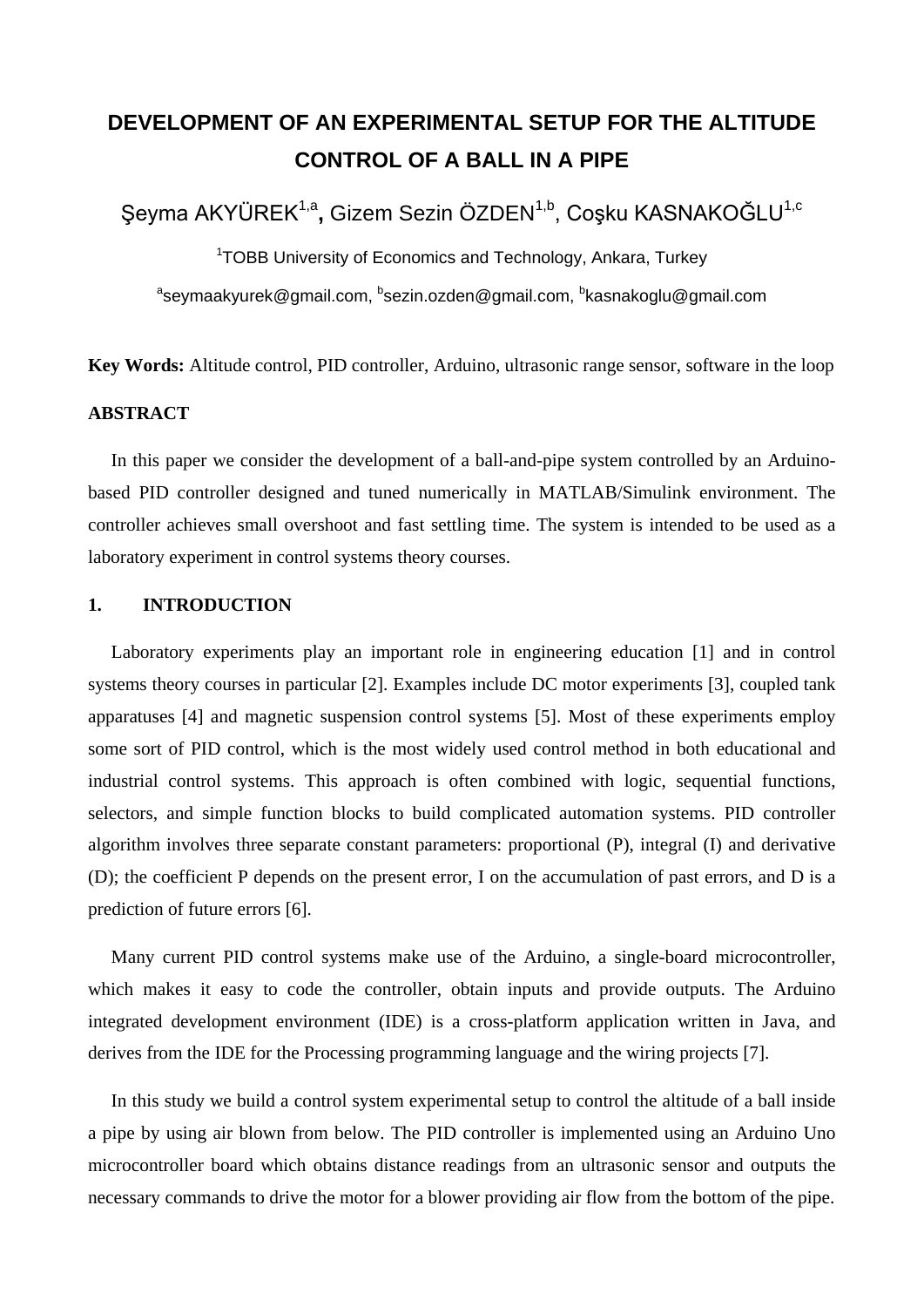#### **2. SYSTEM OVERVIEW**

 Altitude position control system consists of Arduino Uno, ultrasonic sensor, blower fan and a ball. In the present work, DC air blower, HC-SR04 ultrasonic ranging module, Arduino Uno, 50cm Plexiglas pipe and a foam ball are integrated to build a height control system.

 Ultrasonic ranging module provides 2cm-400cm non-contact measurement function and the ranging accuracy can reach 3mm. The module includes ultrasonic transmitters, receiver and control circuit [8]. The Arduino Uno is a microcontroller board based on the ATmega328. It has 14 digital input/output pins (of which 6 can be used as PWM outputs), 6 analog inputs, a 16 MHz ceramic resonator, a USB connection, a power jack, an ICSP header, and a reset button [9]. For air flow DC Air Blower DC-P-R-3 is chosen with the following properties: current is about 1 Amp at 12VDC, rated airflow is 16CFM, rated power is 10W, outlet diameter is 33mm, fan speed is 3000-3500 rpm [10]. A transparent Plexiglas pipe is used to be able see the ball's current position.

 Blower and ranging sensor are placed next to each other to build a more compact structure. The blower and ultrasonic sensor are positioned in a wooden box. The top portion of the wooden box is drilled to make Plexiglas pipe fit.

 Plexiglas pipe's length is 50 cm, diameter is 8 cm, which is close to the ball's diameter. These two measurements have to match since otherwise the ball will not go up and shake. If there are big gaps, vibration occurs because of the forces which are created by air the blower provides and hits the pipe's surface. Therefore, the ball's diameter is chosen as 7.5 cm.

 For adjusting the air flow rate, current control was chosen since it was determined to result in a faster response. The operation range for the blower is 0.6 A-1.0 Amp, which is discretized into small increments for the digital control of the blower speed through the Arduino based controller. A photo of the system is given in Figure 2.

## **3. SOFTWARE**

 In this section the software used in the design is explained. The distance of the ball is measured by the ultrasonic range sensor HCSR-04. A three-point median filter is used to eliminate spikes in the measurements. A set point altitude is input to the software and the difference between the set point and current altitude is the error, which is the input of the PID controller. The output of the PID controller is the current command, which is sent to the blower driver so as to control the air flow speed and hence adjust the ball's altitude. The current control driving the blower is shown in Figure 3. The reason for the current control circuit design is to be able to achieve a quick response and to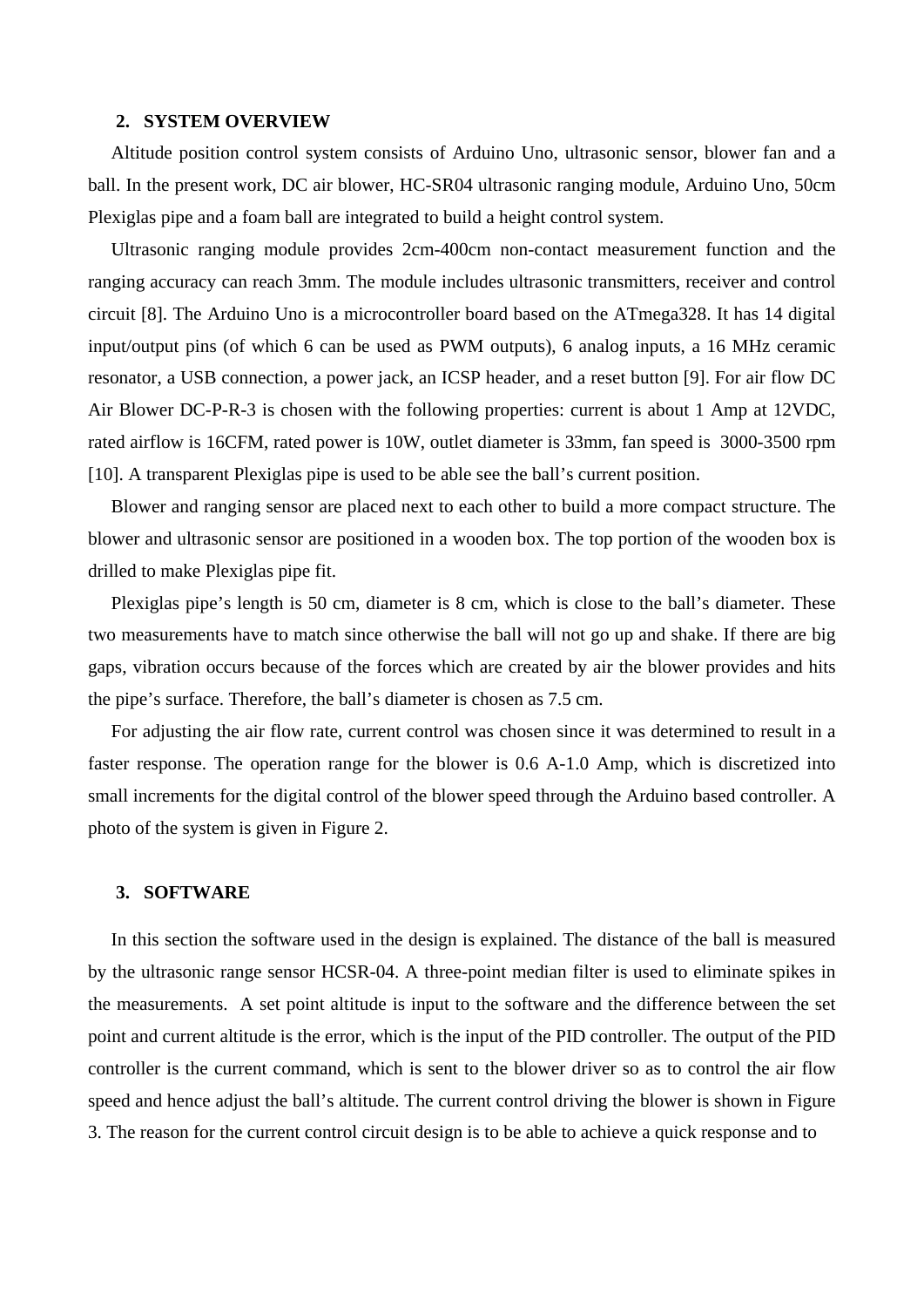



Figure 1. A photo of the system Figure 2. Schematic illustration of the system

operate in the narrow range required for the setup at hand. The current control circuit utilizes a TIP 120 Darlington transistor since the Arduino itself cannot provide the high current required by the blower motor.

 The overall block diagram of the controller can be seen in Figure 4. The next section describes the design and tuning of the PID controller.



Figure 3. Arduino Circuit Connections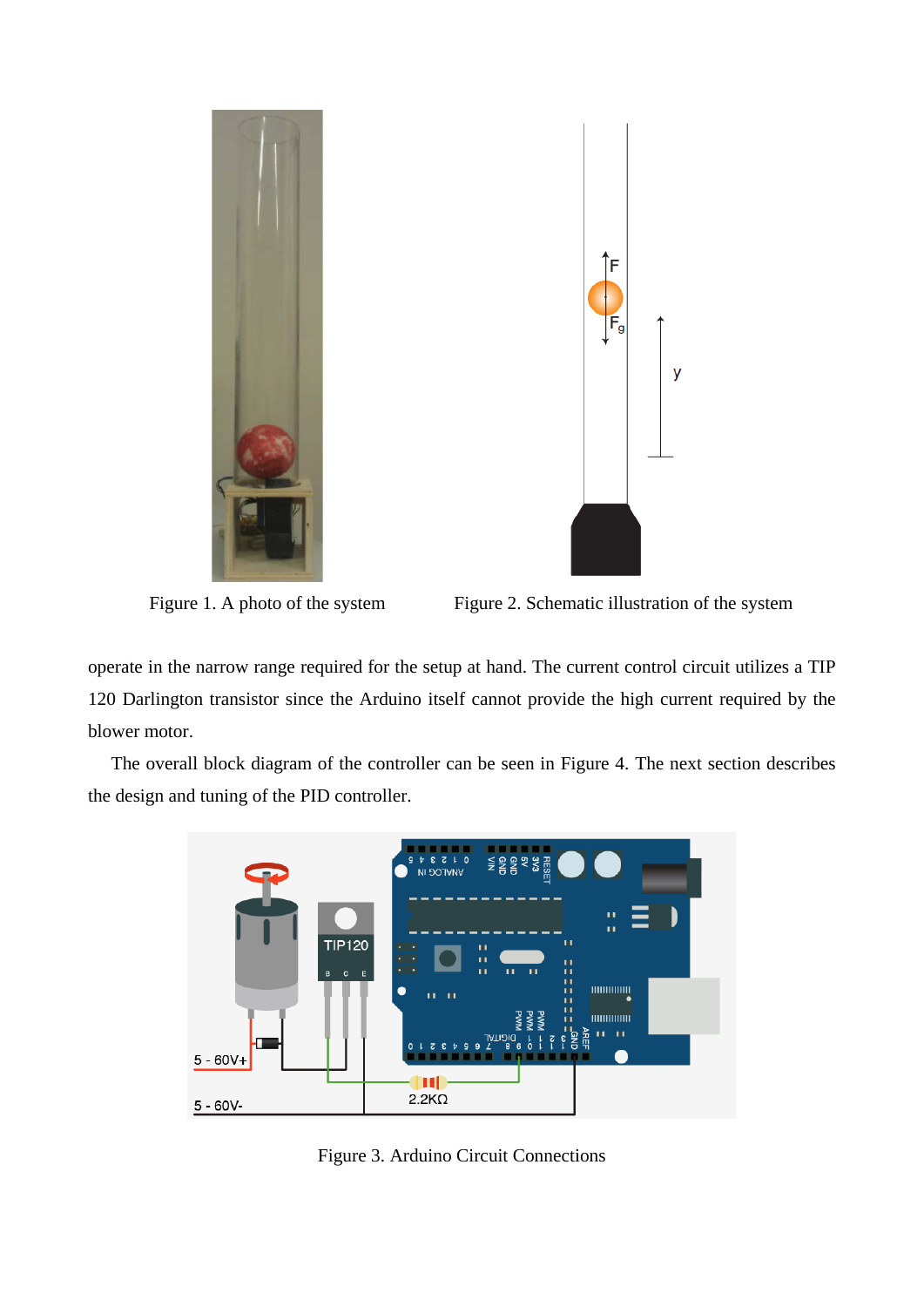

Figure 4. Block Diagram of the Software System

## **4. CONTROLLER DESIGN**

 To design the controller firstly the equations of motion of the system need to be calculated. Based on the mass of the ball m, the gravity g and the force  $F$  which is provided by blower the following can be written from Newton's Law:

$$
F - mg = m\frac{dy^2}{dt^2}
$$

where the frictional forces are assumed to be small and therefore ignored. The system equation as such is affine but since  $mg$  is constant we can shift the input as  $\bar{F} = F - mg$  to obtain a linear equation whose Laplace transform and transfer function can be obtained as:

$$
\overline{F}(s) = ms^2 Y(s) \Rightarrow \frac{Y(s)}{\overline{F}(s)} = \frac{1}{ms^2} .
$$

We can assume  $m = 1$  without loss of generality since we can compensate for this assumption by scaling the PID controller coefficients accordingly. The controller coefficients are calculated by the help of automated tuning procedures available in MATLAB/Simulink, the model for which is shown in Figure 5. The results of the tuning procedure are shown in Figure 6 and the closed loop step response is shown in Figure 7. It can be observed the system settles in about 1 second with little overshoot, which is satisfactory for the problem at hand. This controller was then implemented in Arduino code and verified on the actual experimental setup; the corresponding figures could not be included here due to space limitations but they were consistent with Figure 7.



Figure 5. PID Controller System in MATLAB/Simulink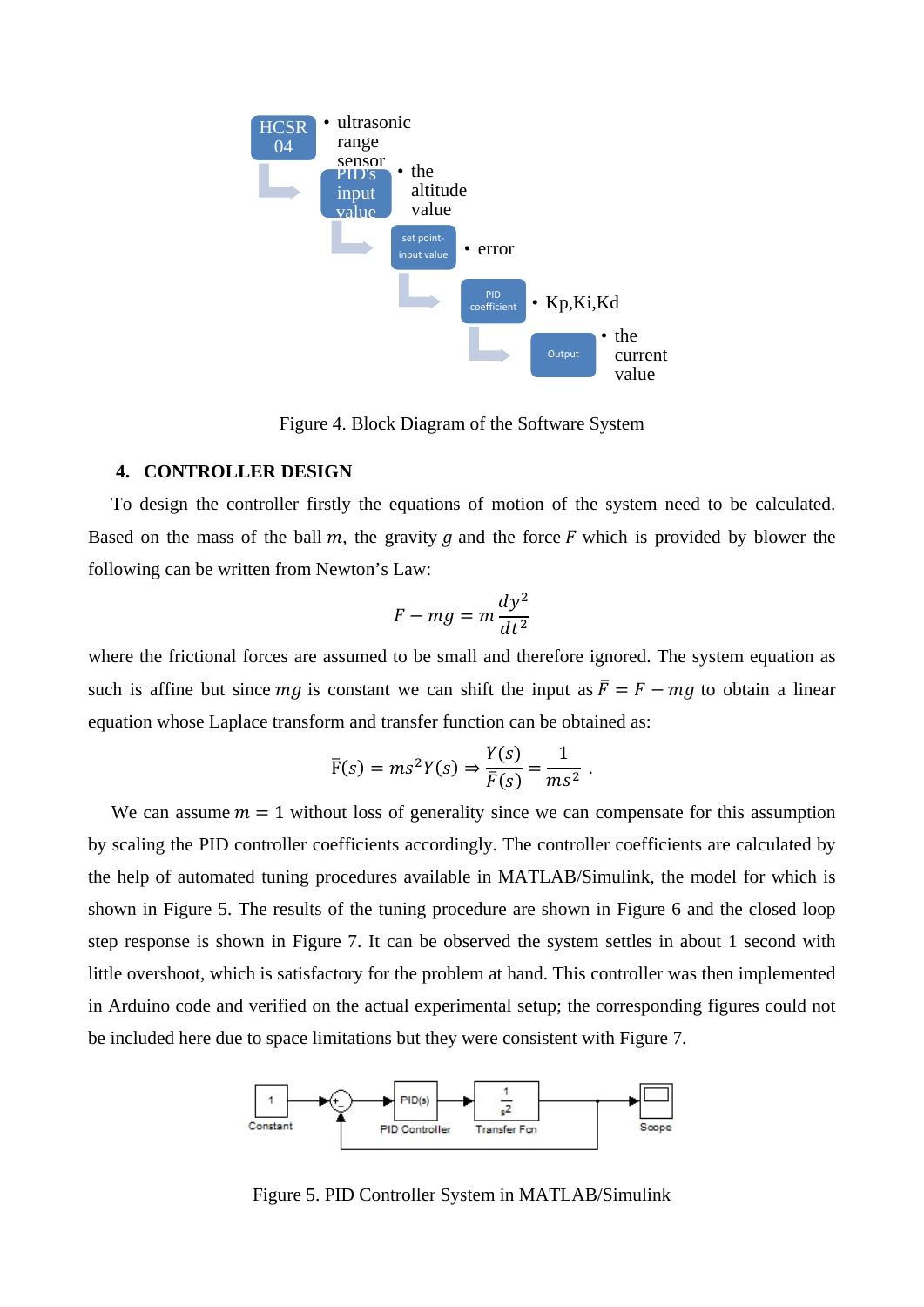| Controller parameters                    |                   |
|------------------------------------------|-------------------|
| Proportional (P):                        | 9.1718365665419   |
| Integral $(I)$ :                         | 0.721131539092422 |
| Derivative (D):                          | 10.5906791895928  |
| Filter coefficient (N): 21.2291335792304 |                   |

Figure 6. Tuned PID Parameters in MATLAB/Simulink

# **5. CONCLUSIONS AND FUTURE WORKS**

 In this paper an experimental setup was developed to keep a ball in a pipe at a desired altitude. A PID controller was designed and tuned using MATLAB/Simulink with small overshoot and fast settling time. The controller was implemented using an Arduino Uno board to control the air flow to



Figure 7. Step Response of the PID Controller Designed

the system via adjusting the current to the blower motor. The experimental setup could provide useful for control education.

 Future works include developing alternative controllers for the ball-and-pipe system and constructing experimental setups for HVAC (heating, ventilating, and air conditioning) systems [11].